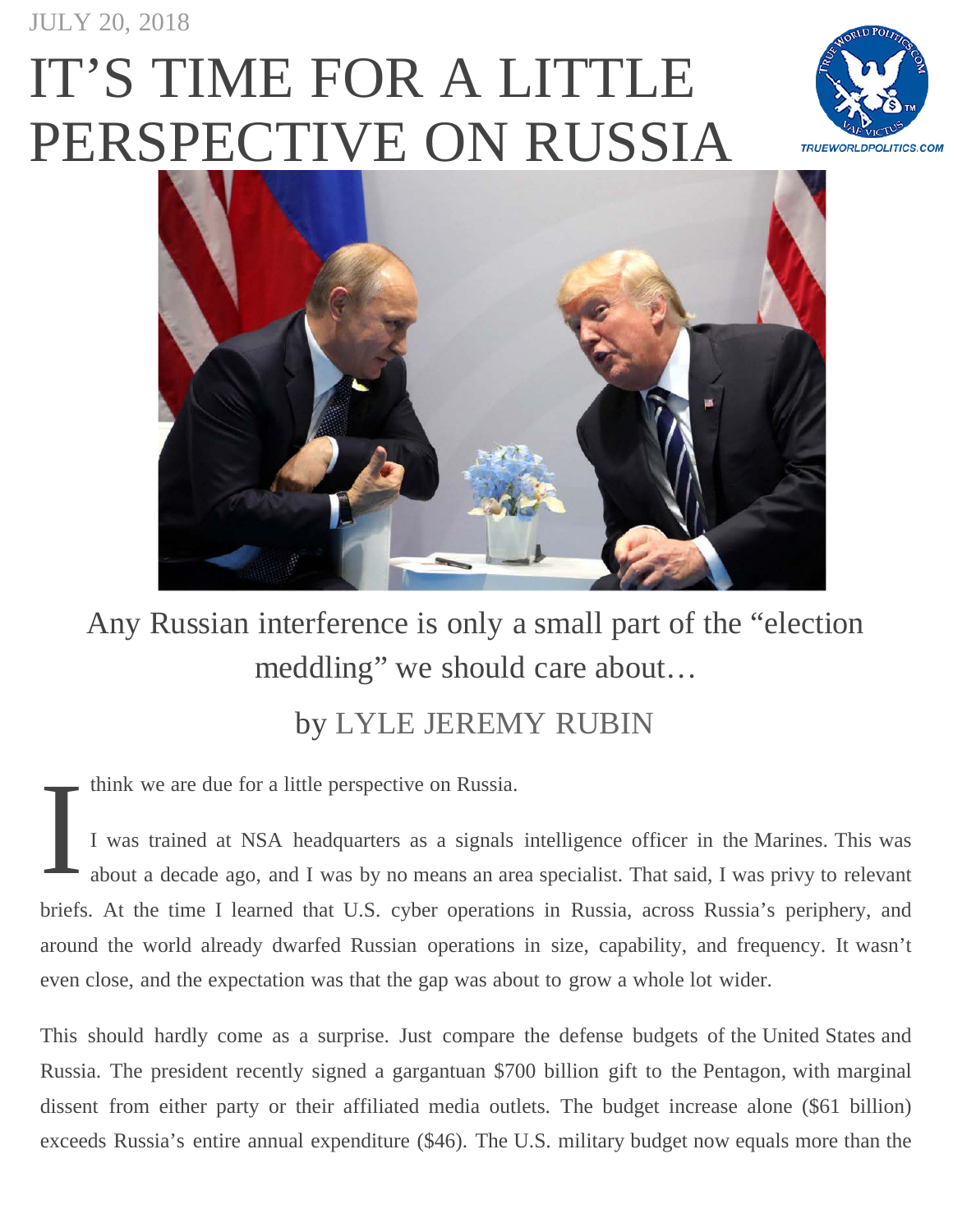combined budgets of China, Russia, Britain, Japan, Saudi Arabia, India, and France. As Vice [concluded,](https://news.vice.com/en_ca/article/paxgbg/the-pentagons-spending-increase-is-more-than-russias-entire-military-budget) "it's 14 times larger than the Kremlin's budget."

Furthermore, covert American operations are deeply invested in interrupting democratic processes not only [in Russia,](https://www.washingtonpost.com/world/national-security/as-russia-reasserts-itself-us-intelligence-agencies-focus-anew-on-the-kremlin/2016/09/14/cc212c62-78f0-11e6-ac8e-cf8e0dd91dc7_story.html?utm_term=.82cf3ea258a3) but [everywhere else.](https://www.channel4.com/news/factcheck/americas-long-history-of-meddling-in-other-countries-elections) This includes the heart of Europe, where corporate media is now pretending the United States has always respected happy norms and decorum. It is as if the Snowden leaks never happened. The Defense Department's [tapping](https://www.thelocal.de/20160223/nsa-eavesdropped-on-merkels-intimate-conversations) of Angela Merkel's phone never happened. The Obama administration's spying on the German press, including [Der Spiegel,](https://www.cnn.com/2015/07/03/politics/germany-media-spying-obama-administration/index.html) never happened. The same administration's outing of German government whistle-blowers never happened.

Electoral meddling in particular happens all the time, both to us and by us. The U.S. government rigged the Russian election for Yeltsin in 1996, and then they bragged about it in a cover story for Time. (You can still find the cover [online.](https://content.time.com/time/covers/0,16641,19960715,00.html)) This followed the disastrous capitalist "shock therapy" of the early nineties and preceded the rise of the Russian oligarchs. Putin's brand of nationalist resentment grew out of this [moment](https://www.theguardian.com/commentisfree/2017/jan/05/americans-spot-election-meddling-doing-years-vladimir-putin-donald-trump) of extreme collective humiliation. Meanwhile, Hillary Clinton is happily on record pushing for the [tampering](https://theweek.com/speedreads/658320/unearthed-2006-audio-clinton-appears-suggest-rigging-palestine-election) of Palestinian elections in 2006.

As the political scientist Dov H. Levin has [shown](https://www.nytimes.com/2018/02/17/sunday-review/russia-isnt-the-only-one-meddling-in-elections-we-do-it-too.html), between 1946 and 2000, the United States government conducted at least 81 electoral interventions in other countries, while Russia conducted at least 36. This does not include the U.S. government's violent overthrow of dozens of governments during this same period, including democratic governments in places like [Iran](https://foreignpolicy.com/2017/06/20/64-years-later-cia-finally-releases-details-of-iranian-coup-iran-tehran-oil/) (1953), [Guatemala](https://thepanoptic.co.uk/2016/11/19/american-intervention-guatemala/) (1954), [Congo](https://www.theguardian.com/global-development/poverty-matters/2011/jan/17/patrice-lumumba-50th-anniversary-assassination) (1960), [Brazil](https://nacla.org/news/2015/03/06/united-states-and-brazil-reaping-what-you-sow) (1964), and [Chile](https://archive.nytimes.com/www.nytimes.com/cfr/international/20031101faessay_v82n6_maxwell.html) (1973). As recent as 2009, Hillary Clinton's State Department played a [complicit role](https://www.theguardian.com/world/2016/aug/31/hillary-clinton-honduras-violence-manuel-zelaya-berta-caceres) in the brutal deposition of democratically elected president Manuel Zelaya's government in Honduras. No other country, including Russia, even approaches this level of wanton disregard for the norms of sovereignty. [Around the world,](https://www.forbes.com/sites/dougbandow/2017/08/01/interfering-in-democratic-elections-russia-against-the-u-s-but-u-s-against-the-world/#a97dd1e6644c) organizations that the U.S. "fund[s], support[s] and direct[s] are openly dedicated to manipulating foreign elections, creating U.S.-friendly opposition movements and even overthrowing governments that impede U.S. interests worldwide." In 1999, President Clinton sent three advisers to Israel to try to swing the country's elections for Ehud Barak. The New York Times [reported](https://www.nytimes.com/1999/05/17/world/white-house-is-quietly-pro-barak.html) that they were "writing advertisements, plotting strategy and taking polls" for the candidate. Imagine what the reaction would be if Putin had literally dispatched three top deputies to join the Trump campaign.

Of course, a few dozen wrongs don't make a right, and the fact that U.S. outrage over Russian interference is comically hypocritical doesn't make tampering with our elections unobjectionable. But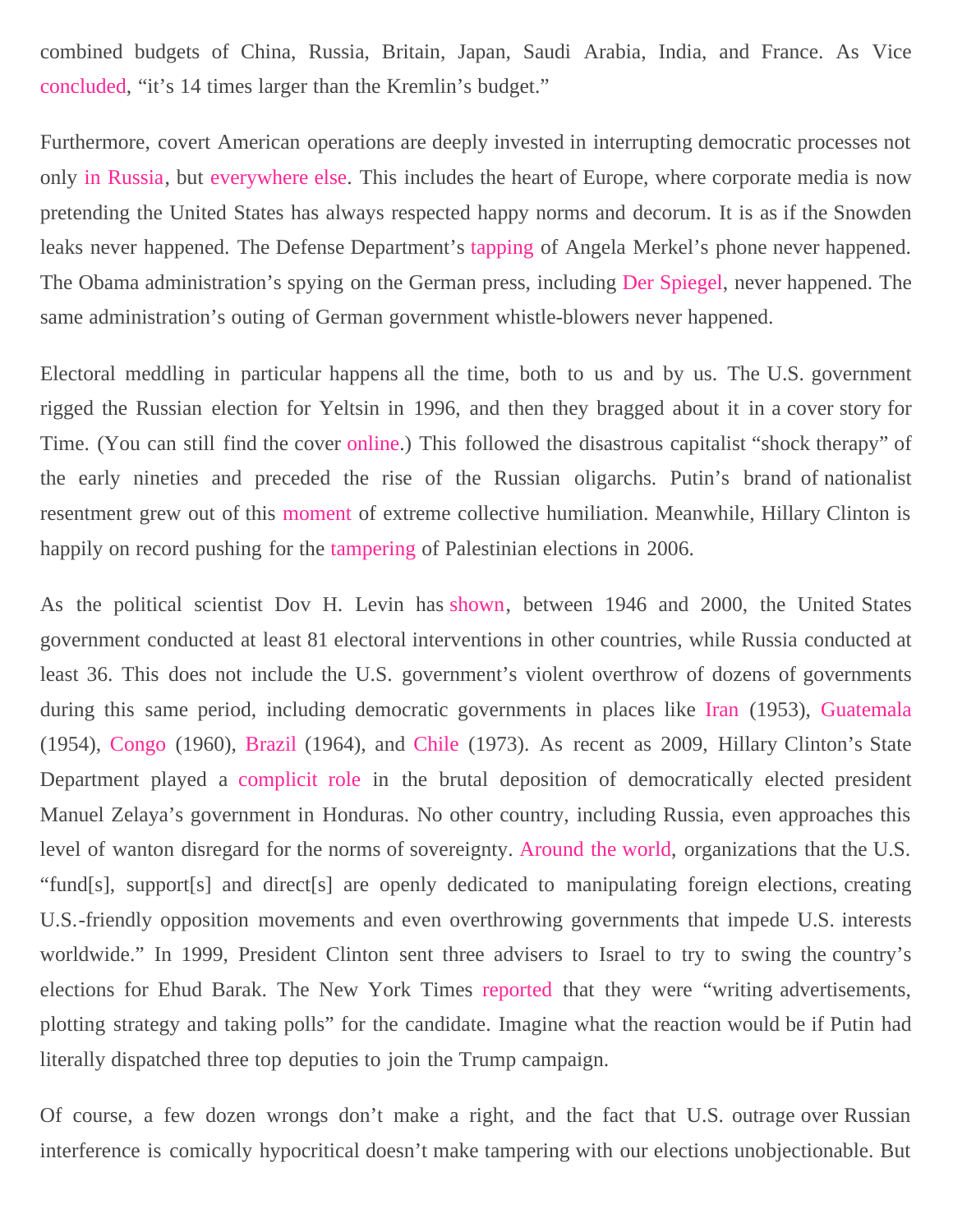anyone who sees the Russian activity as an antidemocratic outrage should be condemning the United States just as loudly, and treating the Russia story as some kind of unprecedented act of covert control is laughable.

That said, just because the United States leads the world in meddling of all kinds, that doesn't mean we are immune to it. In fact, meddling from abroad comes in many forms. Prominent think tanks in Washington are funded by the [Gulf states.](https://www.nytimes.com/2014/09/07/us/politics/foreign-powers-buy-influence-at-think-tanks.html?_r=1) The United Arab Emirates contributes generously to the coffers of the [Middle East Institute \(MEI\) a](https://theintercept.com/2017/08/09/gulf-government-gave-secret-20-million-gift-to-d-c-think-tank/)nd the [Center for American Progress \(CAP\).](https://theintercept.com/2017/07/30/uae-yousef-otaiba-cnas-american-progress-michele-flournoy-drone/) The [Brookings Institute](https://www.haaretz.com/us-news/.premium-how-gulf-states-entangled-d-c-think-tanks-in-their-fight-for-influence-1.5480528) graciously accepts millions from Qatar. The [Atlantic Council and Center for](https://www.nytimes.com/interactive/2014/09/07/us/politics/foreign-government-contributions-to-nine-think-tanks.html) [Strategic and International Studies](https://www.nytimes.com/interactive/2014/09/07/us/politics/foreign-government-contributions-to-nine-think-tanks.html) enjoy similar arrangements with other oppressive regimes like Saudi Arabia. The same can be said for numerous other repressive governments beyond the Gulf. And then there are the [defense contractors,](https://www.nytimes.com/2016/08/08/us/politics/think-tanks-research-and-corporate-lobbying.html) [Wall Street banks](https://news.littlesis.org/2013/12/13/banking-on-think-tanks/), and [Silicon Valley behemoths,](https://www.npr.org/2017/09/20/551364067/who-controls-think-tanks-shift-in-funding-highlights-changes-in-the-industry) all of which have joined such governments in capturing [intellectual](https://www.theguardian.com/commentisfree/cifamerica/2011/apr/01/us-military-researchfunding) [real estate](https://www.theguardian.com/education/2012/may/21/heist-century-university-corruption) in [academia](http://www.googletransparencyproject.org/articles/googles-academic-influence-in-europe) as well.

Our politicians, of course, are being flooded with cash from foreign-related interests. Pro-Israel billionaires like [Sheldon Adelson](https://www.haaretz.com/us-news/.premium-how-trump-became-advocate-for-u-s-embassy-move-to-jerusalem-1.6094017) and [Haim Saban](https://theintercept.com/2017/02/24/key-question-about-dnc-race-why-did-white-house-recruit-perez-to-run-against-ellison/) have bought themselves outsized influence in both parties, with Adelson successfully financing Trump's rise to power and Saban effectively blocking Keith Ellison's bid for Democratic National Committee chair. The [Turkish lobby,](https://www.huffingtonpost.com/entry/draining-the-swamp-of-turkish-influence_us_59bf17dbe4b0390a1564def5) likewise, continues to prove itself another bipartisan force, with everyone from former House leader Dick Gephardt to disgraced national security advisor Michael Flynn being enlisted to secure Ankara prerogatives while whitewashing various crimes against the Armenians and Kurds. As for explicit electoral interference, Saudi Arabia and the UAE have been implicated in foul play in the 2016 election. Same goes for Ukraine. Same goes for Israel in 2012. And these are just the instances so brazen that they have made their way into [Wikipedia](https://www.wikiwand.com/en/Foreign_electoral_intervention).

Lastly, our entire corporate media is owned and run by a global capitalist elite who could care less about us and our schoolkid patriotism. There are essentially [five](https://www.recode.net/2018/1/23/16905844/media-landscape-verizon-amazon-comcast-disney-fox-relationships-chart) multinational corporations that now own the news media. This is [down from six](https://deusnexus.wordpress.com/2017/12/14/five-companies-control-media/) just a few years ago. In 1983 it was [50.](http://www.businessinsider.com/these-6-corporations-control-90-of-the-media-in-america-2012-6) This rapid consolidation is thanks to the Telecommunications Act of 1996, itself a [bipartisan bill](https://lawandcrime.com/legal-analysis/sinclair-broadcast-group-media-monopoly-thanks-bill-clinton/) purchased by the donor class. The few dozen billionaires with the largest shares in these companies are almost all white men. They are also almost all tied up in business investments around the globe. And almost all their investments bear zero regard for the needs or desires of Americans or non-Americans alike.

For Russian interference to be a threat to our democracy, we would have to have a democracy to